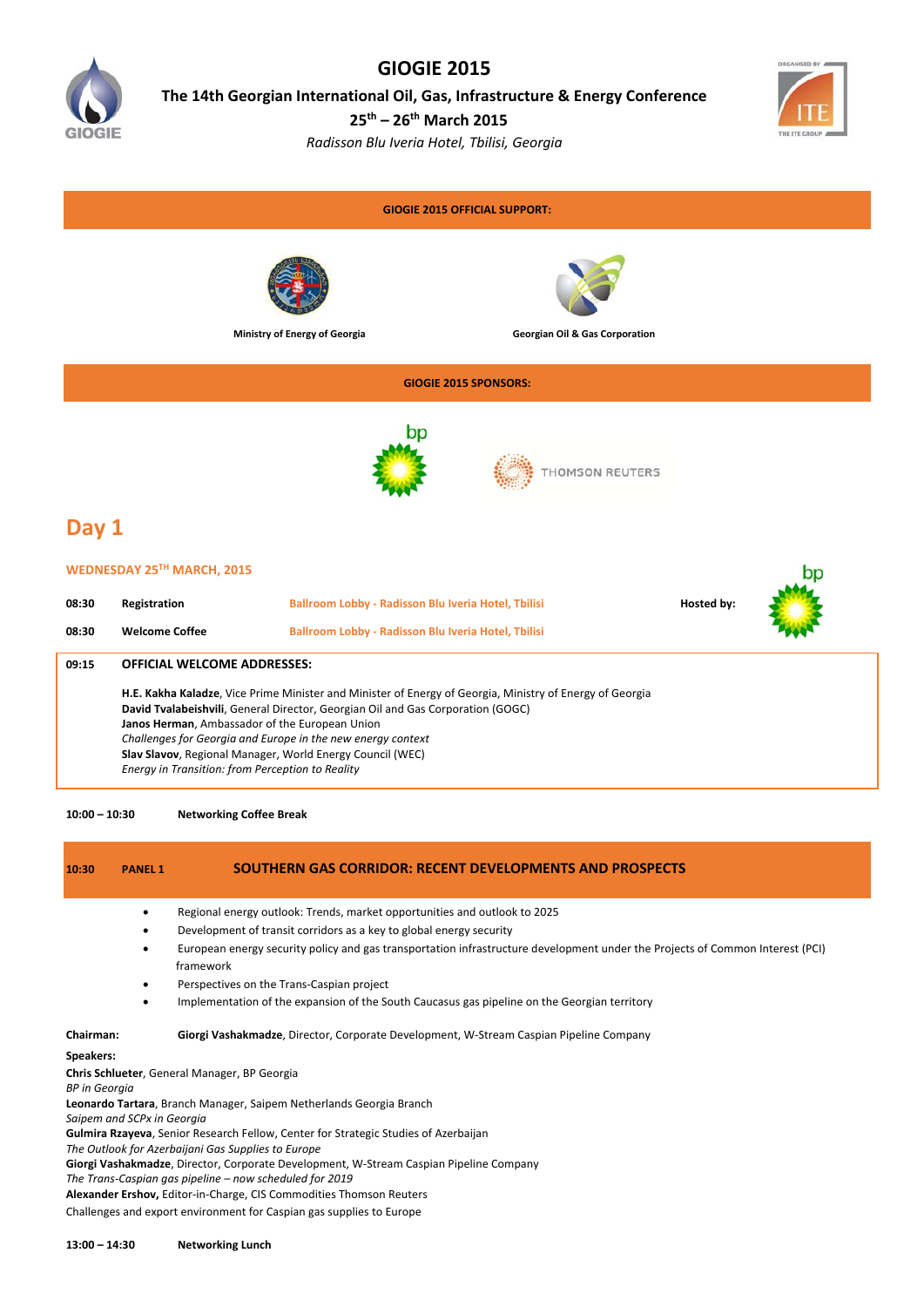

## **GIOGIE 2015**

**The 14th Georgian International Oil, Gas, Infrastructure and Energy Conference**

**25th – 26th March 2015**



bp

*Radisson Blu Iveria Hotel, Tbilisi, Georgia*

## **14:30 PANEL 2 ONSHORE AND OFFSHORE EXPLORATION AND PRODUCTION: UNLOCKING THE POTENTIAL**

- Georgia's potential as a hydrocarbon producer: Resource assessment
- Result of a geophysical survey on the Black Sea shelf and what potential partnerships are on the horizon?
- Geophysical innovations for Black Sea data collection, processing and interpretation
- Safe technologies for drilling in the deep water of the Black Sea
- How does Georgia's legal and regulatory framework promote investment in its upstream petroleum sector?

#### **Chairman: Cliff Isaak**, Chief Administration Officer, CanArgo Georgia

#### **Speakers:**

**Giorgi Tatishvili**, Head of the State Agency of Oil and Gas, Ministry of Energy of Georgia **David Oniani**, Advisor, Strategic Planning, Georgian Oil and Gas Corporation (GOGC) *GOGC: Georgia's Oil and Gas Sector at a glance*

### **FOLLOWED BY AN INTERACTIVE PANEL DISCUSSION**

Moderated by **Cliff Isaak**, Chief Administration Officer, CanArgo Georgia

# **SPECIAL FOCUS: Towards Sustainable Waste Management in Georgia**

**Nana Janashia**, Executive Director, CENN ‐ Caucasus Environmental NGO Network

- **16:30 Chairman's Closing Remarks**
- **16:30 End of Conference Day 1**
- **16:30 Closing Coffee Break**

# **Day 2**

#### **THURSDAY 26TH MARCH, 2015**

| 08:30           | <b>Registration</b>   | Ballroom Lobby - Radisson Blu Iveria Hotel, Tbilisi        | Hosted by: |             |
|-----------------|-----------------------|------------------------------------------------------------|------------|-------------|
| $08:30 - 09:00$ | <b>Welcome Coffee</b> | <b>Ballroom Lobby - Radisson Blu Iveria Hotel, Tbilisi</b> |            | <b>RANK</b> |

| 09:00                 | <b>PANEL 3</b> | TOWARD A REGIONAL MARKET: CHALLENGES FOR GEORGIA'S ENERGY POLICY                                                                                                                              |  |
|-----------------------|----------------|-----------------------------------------------------------------------------------------------------------------------------------------------------------------------------------------------|--|
|                       | ٠<br>٠         | Structure of the domestic power market, main priorities and annual expected balance of electric energy (power)<br>Georgia's energy infrastructure network and interconnections                |  |
|                       |                | Rules and procedures required to harmonise cross-border electricity trade activities with Turkey<br>Improving energy efficiency and developing the use of renewable energy sources in Georgia |  |
|                       | ٠              | Challenges to large renewable energy and hydro power projects in Georgia                                                                                                                      |  |
| <b>SPECIAL FOCUS:</b> |                | Turkish power system and progress in harmonising Turkish rules and procedures in-line with ENTSO-E<br><b>Mehmet Kara, Manager, TEIAS Turkish Electricity Transmission Corporation</b>         |  |
|                       |                | Pascal Bertolini, Team Leader, RTE International                                                                                                                                              |  |
| Chairman:             |                | Murman Margvelashvili, Director for Energy Studies, World Experience for Georgia                                                                                                              |  |
| Speakers:             |                |                                                                                                                                                                                               |  |
|                       |                | <b>Eszter Süle, Gas Department/Regulatory Expert, E-Control Austria</b><br>Review of the tariff methodology in-line with European Union practices within an EU funded twinning project        |  |